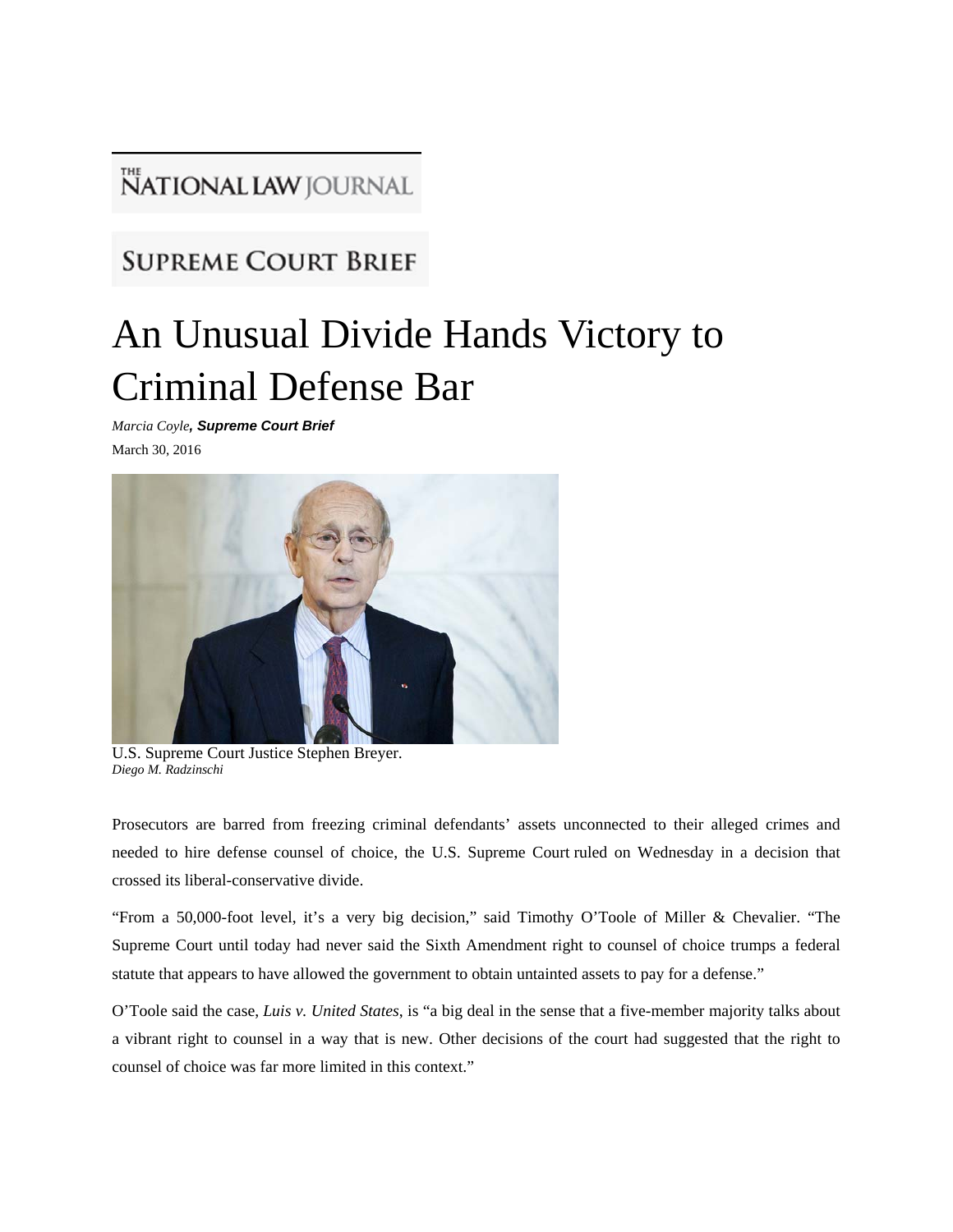Although the decision clarifies the prosecution's use of pretrial asset freezes, it's unlikely to have wide impact, said Kathie Nandan of Reed Smith. "Prosecutors rarely invoke the fraud injunction statute that was at issue in this case, and other than the Fourth Circuit, pretrial freezes on untainted assets were not granted by courts under existing forfeiture statutes," she said.

O'Toole, however, said "a decision the other way would have opened the floodgates on this."

Justice Stephen Breyer led a plurality in *Luis* that included Chief Justice John Roberts Jr., and Justices Ruth Bader Ginsburg and Sonia Sotomayor. Justice Clarence Thomas concurred in the judgment, resting his agreement "strictly" on the text of the Sixth Amendment and its common-law history.

Justice Anthony Kennedy, joined by Justice Samuel Alito Jr., dissented. Justice Elena Kagan wrote a separate dissent.

Sila Luis was charged in 2012 with paying kickbacks, conspiring to commit fraud, and engaging in other crimes all related to health care. The government claimed that Luis had fraudulently obtained close to \$45 million, almost all of which she had already spent. Hoping to preserve the \$2 million remaining in Luis' possession for payment of restitution and other criminal penalties, the government successfully sought a pretrial order prohibiting Luis from disposing of her assets up to the equivalent value of the proceeds of the federal health care fraud—\$45 million.

Luis claimed that the freeze order would prevent her from using her own untainted funds to hire lawyers to defend her in the criminal case.

In his plurality opinion, Breyer rejected arguments by the government and the main dissenters that two 1989 high court decisions favored their position that pretrial freezes do not violate the Sixth Amendment: *Caplin & Drysdale v. United States* and *United States v. Monsanto*.

Those two decisions, Breyer wrote, relied "critically" on the fact that the property at issue was "tainted" and that title to the property had passed from the defendant to the government before the courts issued their freeze orders.

"The relevant difference consists of the fact that the property here is untainted; i.e., it belongs to the defendant, pure and simple," Breyer wrote. "In this respect it differs from a robber's loot, a drug seller's cocaine, a burglar's tools, or other property associated with the planning, implementing, or concealing of a crime."

The government's interests in payment of a criminal forfeiture or restitution, he added, do not enjoy constitutional protection. "Rather, despite their importance, compared to the right to counsel of choice, these interests would seem to lie somewhat further from the heart of a fair, effective criminal justice system."

Shifting the burden to overworked and understaffed public defenders, Breyer said, was no substitute for counsel of choice.